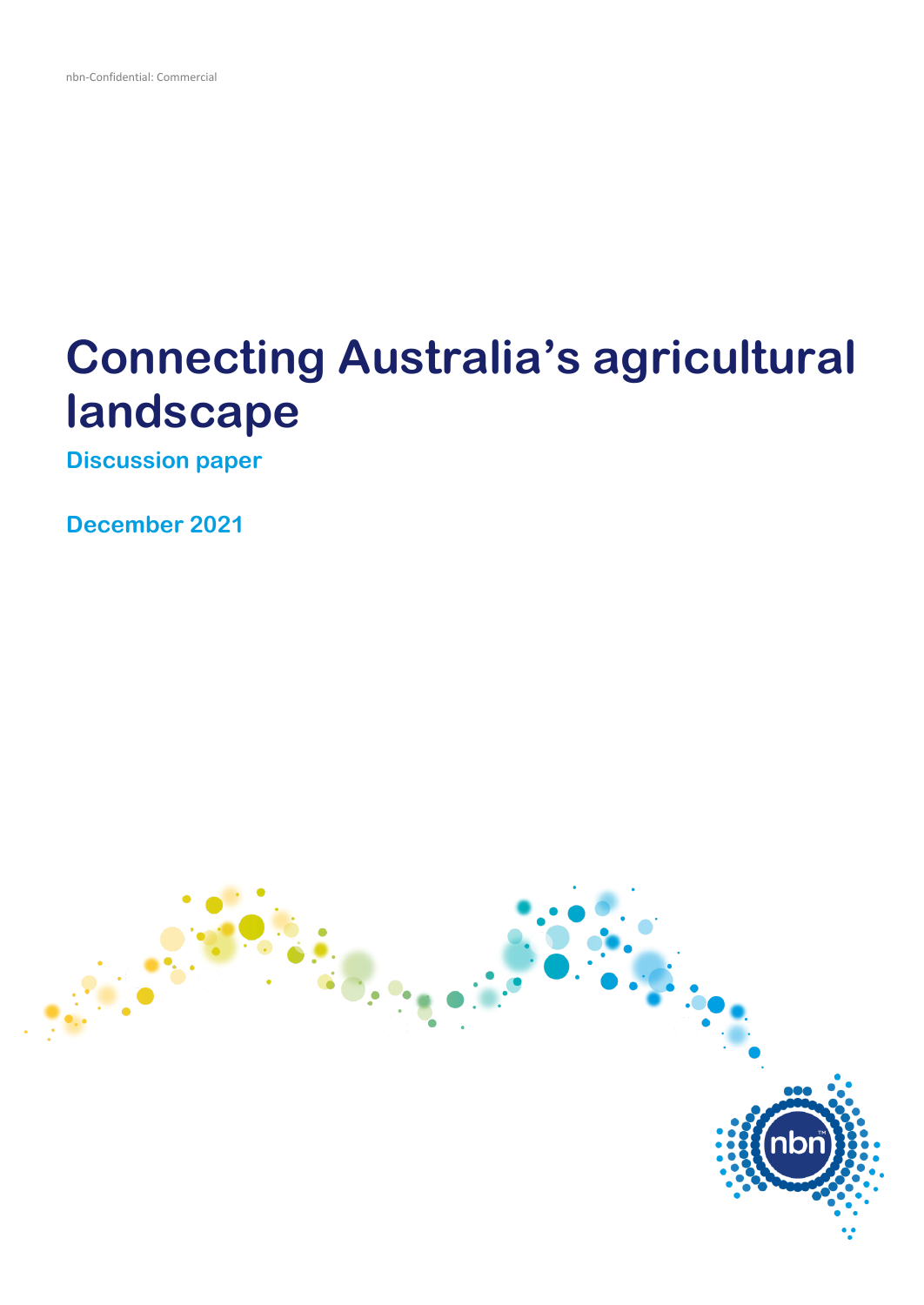

## **Disclaimer**

This document is provided for information purposes only. This document is subject to the information classification set out on this page. If no information classification has been included, this document must be treated as 'nbn-Confidential: Commercial' and must not be disclosed other than with the consent of nbn co. The recipient (including third parties) must make and rely on their own inquiries as to the currency, accuracy and completeness of the information contained herein and must not use this document other than with the consent of nbn co.

Copyright © 2021 nbn co limited. All rights reserved.

For further information about this document, please contact:

Robert Hardie Head of Segment – Agriculture [roberthardie@nbnco.com.au](mailto:roberthardie@nbnco.com.au) | 0407 575 855

Document release date: 17 December 2021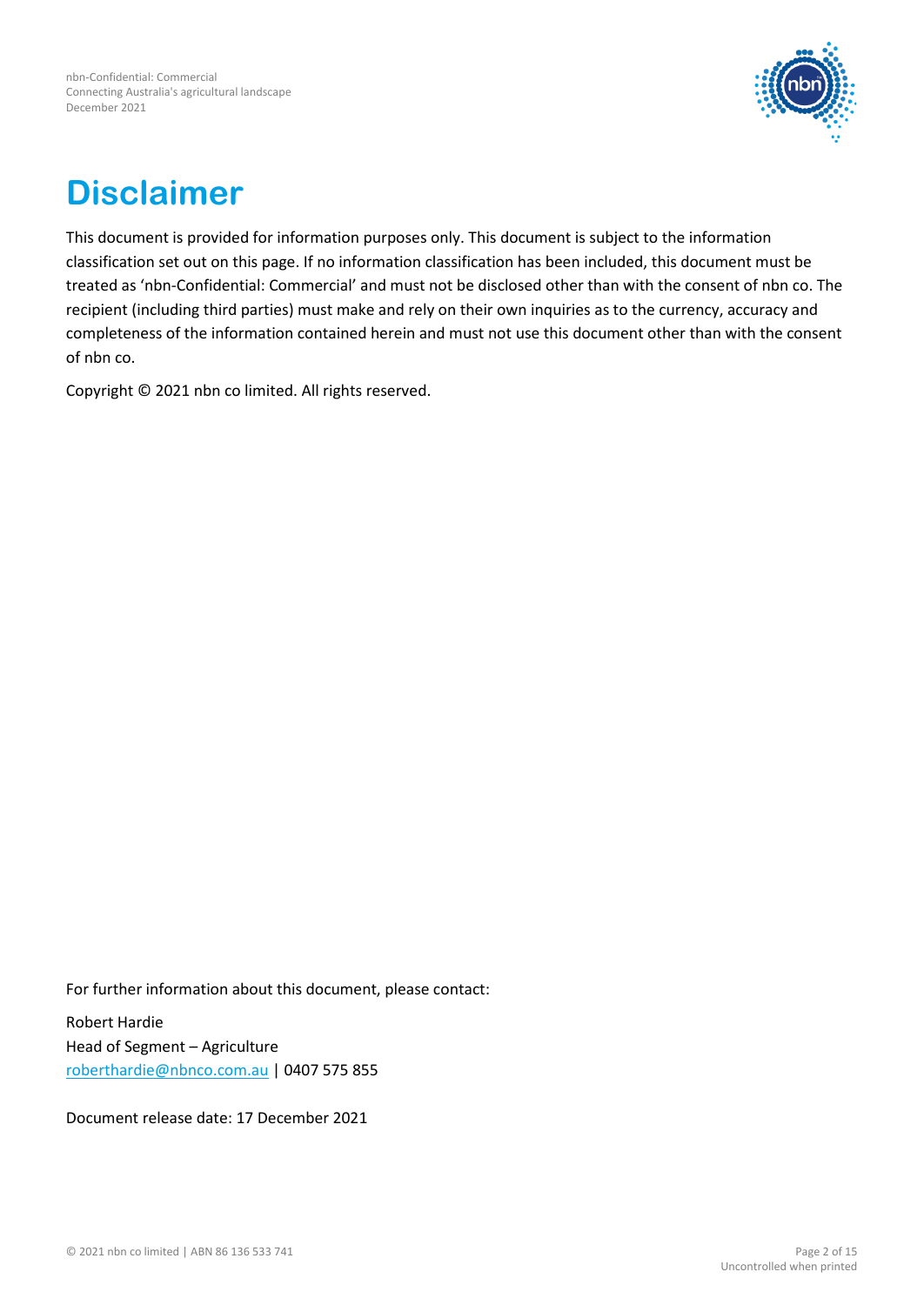

## **Contents**

. . . . . . . . .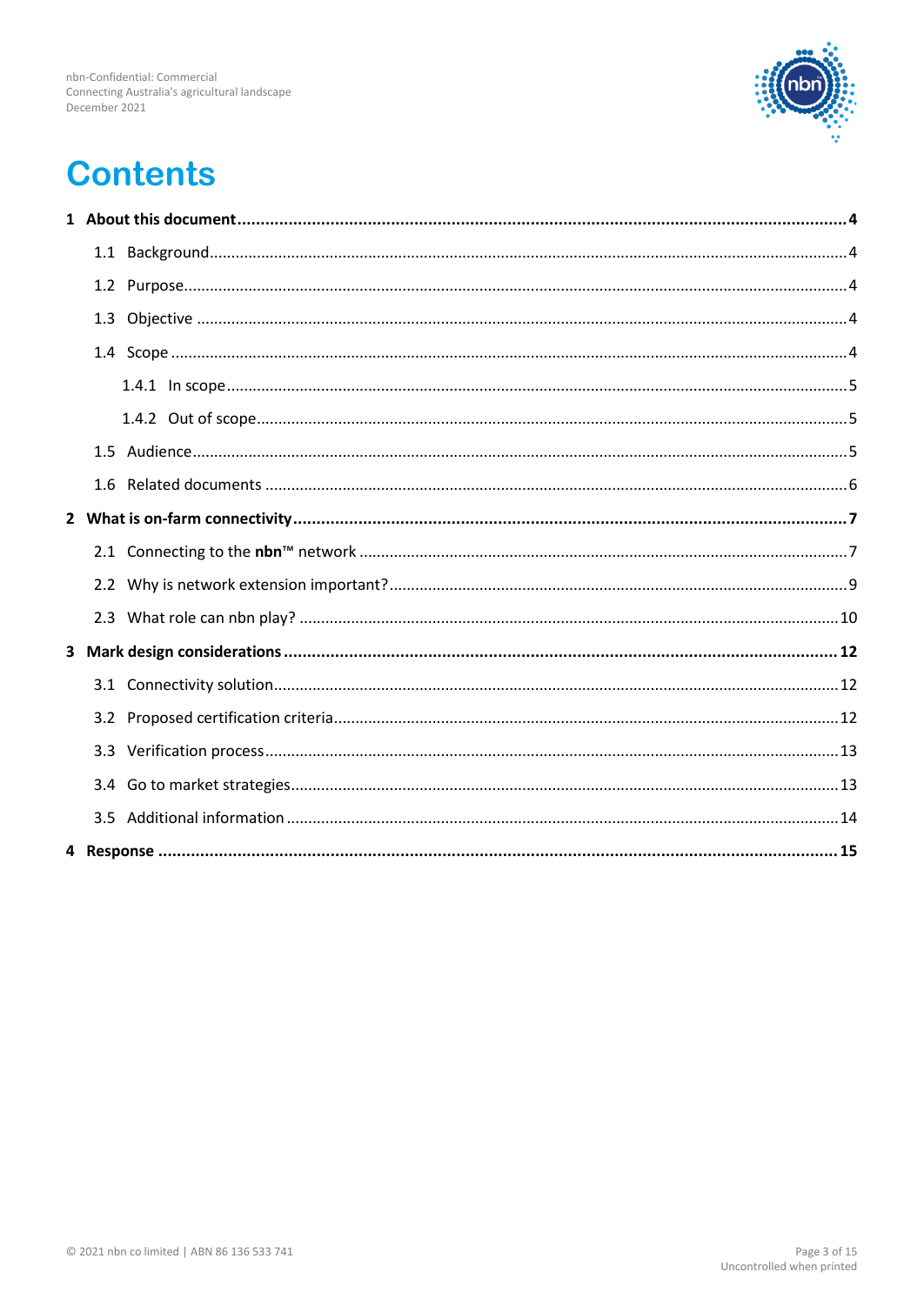

## <span id="page-3-0"></span>**1 About this document**

This document seeks feedback regarding the establishment of a quality assurance mark to support on-farm connectivity for Australian agriculture.

#### <span id="page-3-1"></span>**1.1 Background**

The Australian agriculture sector has set itself the ambitious target of increasing the farm-gate value of production to \$100 billion by 2030; this is an objective backed by **nbn**. Research suggests that the 'unconstrained adoption' of digital agriculture could add up to \$20.3bn per year to the value of the Australian agriculture sector<sup>[1](#page-3-5)</sup>; nbn research found that three quarters of this value uplift can be driven by internet-enabled digital agriculture<sup>[2](#page-3-6)</sup>.

#### <span id="page-3-2"></span>**1.2 Purpose**

The purpose of this discussion paper is to explore options and seek feedback about the possibility of developing a Quality Assurance (QA) Mark (the Mark) for network extension devices to support agricultural Internet of Things (IoT) and in-paddock connectivity, and the proposed assessment criteria that would underpin the Mark.

Working with industry, **nbn** is committed to helping our farmers save time, grow productivity and make more informed decisions. To achieve this objective, **nbn** is seeking feedback from industry to support the development of a QA mark to assist farmers to understand the opportunity to extend the coverage of their home-based **nbn**™ network connection to their farm machinery, buildings and wider landscape with confidence.

### <span id="page-3-3"></span>**1.3 Objective**

To support the increased and accelerated adoption of digital agriculture in Australia, **nbn** proposes that a Mark be established to assist consumers select the infrastructure necessary to extend connectivity beyond the farmhouse and into the paddock.

Research shows that the 'unconstrained adoption' of digital agriculture could add up to \$20.3bn to the value of Australian agricultural production, per year, by 2030; research by **nbn** found that \$15.6bn of this annual value increase could be attributed to internet-enabled digital agriculture. With connectivity essential to the widerspread adoption of the devices necessary to unlock and capture this value, **nbn** considers it necessary to assist farmers and land managers to understand how to extend otherwise place-based **nbn**™ network connectivity beyond the farmhouse and across an agricultural landscape.

The objective of the Mark is to assist producers understand the capabilities of a device to enable investment in the right type of telecommunications infrastructure to support each farm business' digital adoption plan.

### <span id="page-3-4"></span>**1.4 Scope**

The scope of the Mark that **nbn** may explore includes:

<span id="page-3-5"></span><sup>1</sup> Accelerating precision agriculture to decision agriculture, Australian Farm Institute, November 2018

<span id="page-3-6"></span><sup>2</sup> Connecting Australia Future of Farming, November 2020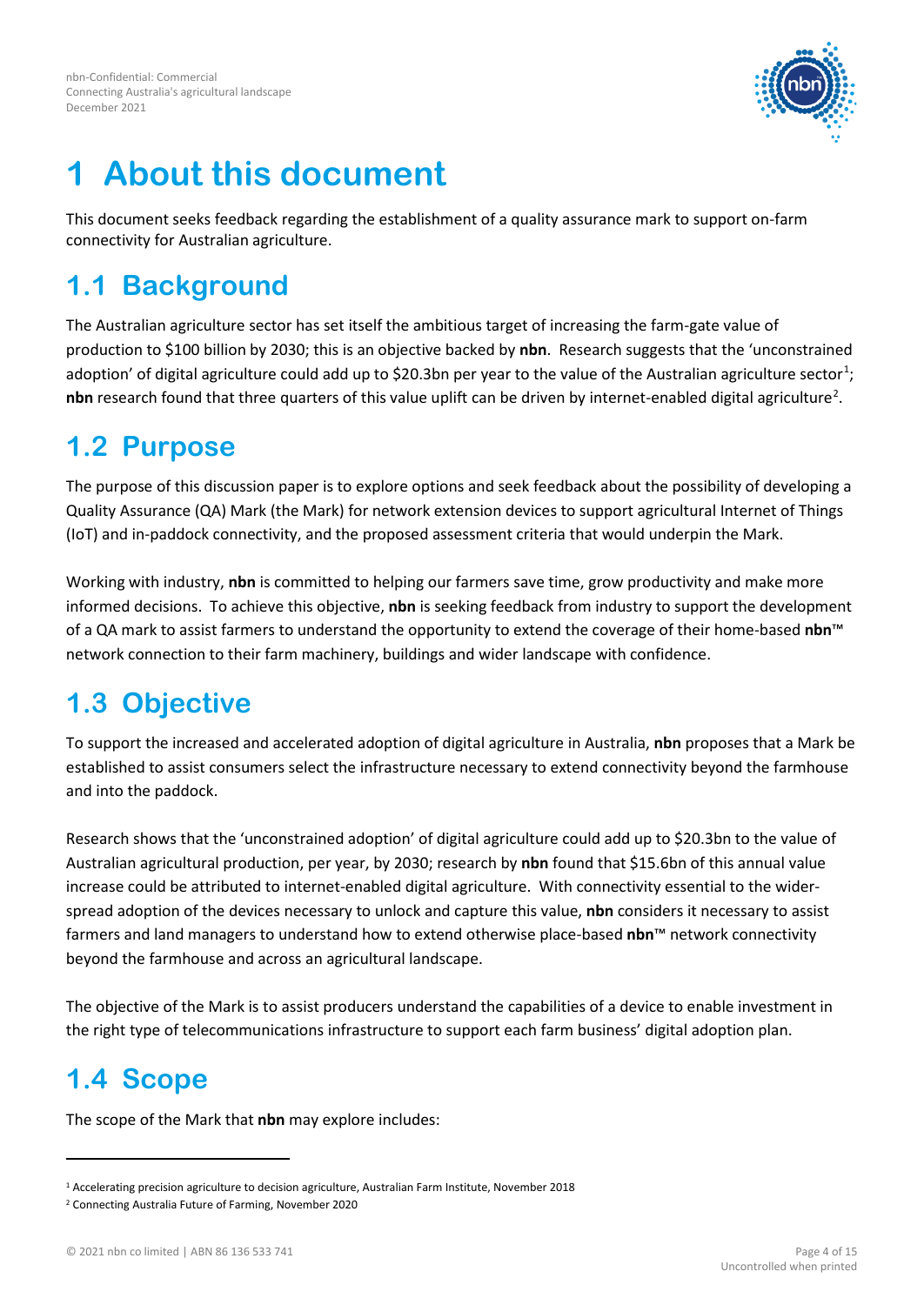

- independently-assessing devices used in the extension, repeating or meshing of private network connections in agricultural settings
- Potentially provide a visual cue to consumers about the capability of the device
- Potentially include a colour-code and/or rating based on a series of criteria about the device, providing consumers with guidance about product characteristics.

**nbn** will be exploring the options for how a product could potentially carry the Mark. This may include requirements for independent testing and verification, as well as adherence to branding criteria which may be established by **nbn**. Further detail about the Mark is contained in this document.

**nbn** has proposed a number of options and the outline of concepts for the Mark in this paper. These options and proposals are exploratory for discussion purposes. They are not approved or endorsed to proceed. Implementation would be subject to further due diligence, compliance factors and approvals.

#### <span id="page-4-0"></span>**1.4.1 In scope**

Assessment of network extension, meshing or repeating devices which can be used to extend the reach of an **nbn**™ network connection beyond a connected premise for personal use. The proposal will need to consider and ensure compliance with any existing fair use policies of **nbn**. The extended signal must continue to be available only to the purchaser of the **nbn**™ network signal that is being extended.

#### <span id="page-4-1"></span>**1.4.2 Out of scope**

For the purposes of this discussion paper and the proposed concept, consideration is limited to network extension devices which enable on-farm connectivity (as outlined at 1.4.1).

Examples of products which are not within the scope of the Mark include, but are not limited to

- Internet of Things devices
- Probes
- **Monitors**
- **Sensors**

And other such devices which are connected to or enabled by an extended network.

This proposal does not contemplate the creation of any new **nbn**™ products.

#### <span id="page-4-2"></span>**1.5 Audience**

**nbn** seeks feedback from stakeholders involved in the agriculture sector, including but not limited to:

- Farmers
- Peak industry and advocacy bodies
- Agtech industry vendors
- Retail Service Providers
- Research institutions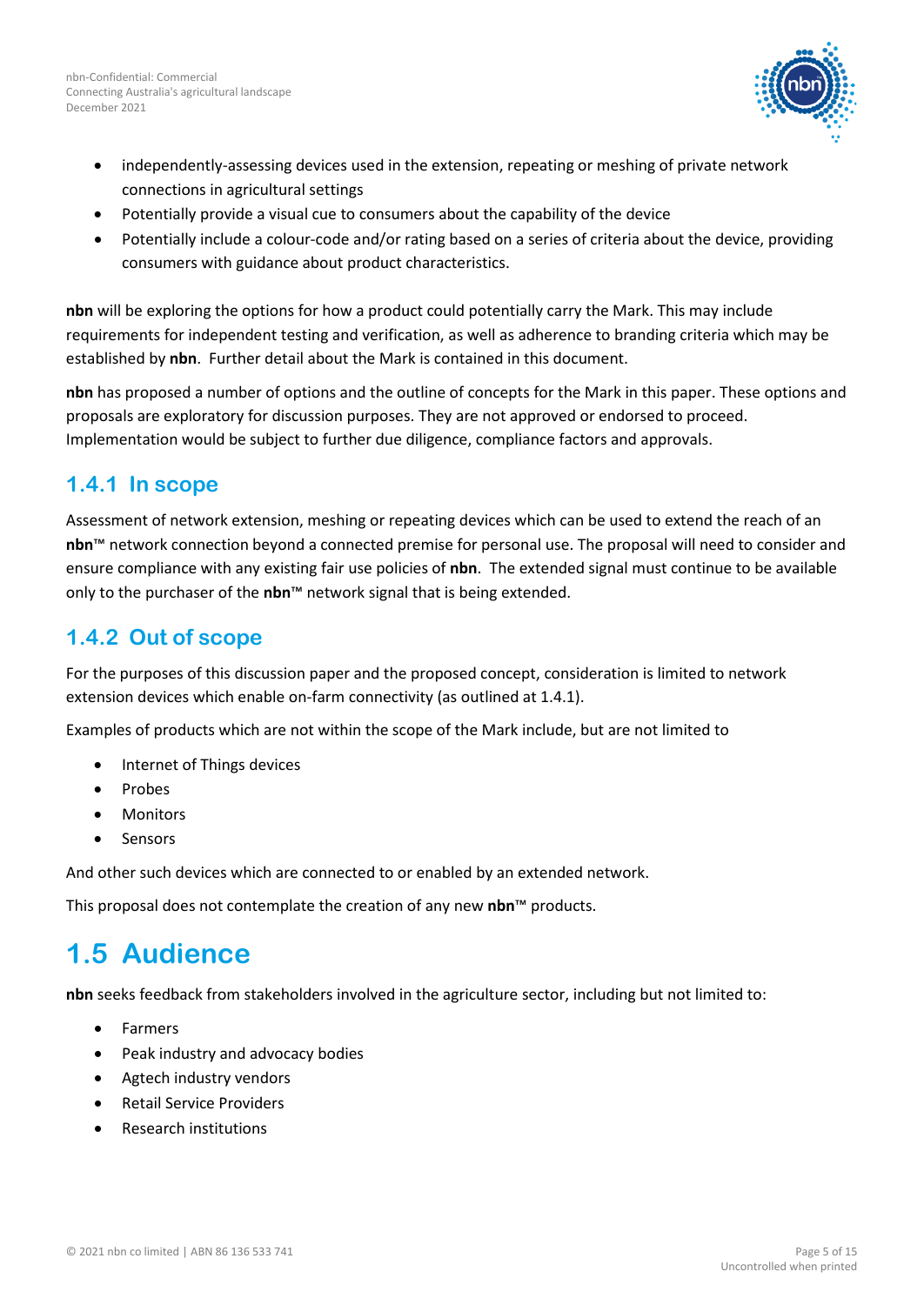

#### <span id="page-5-0"></span>**1.6 Related documents**

|                   | <b>Document</b>                                             | <b>Owner and link</b>                                                                                                                              |
|-------------------|-------------------------------------------------------------|----------------------------------------------------------------------------------------------------------------------------------------------------|
| [1]               | <b>Connecting Australian</b><br>Agriculture                 | https://www.nbnco.com.au/content/dam/nbn/documents/about-<br>nbn/reports/reports-and-publications/connecting-australian-agriculture-<br>report.pdf |
| [2]               | National Farmers'<br>Federation 2030 Roadmap                | https://nff.org.au/wp-<br>content/uploads/2020/02/NFF Roadmap 2030 FINAL.pdf                                                                       |
| [3]               | <b>Connecting Australia's</b><br>agricultural landscape     | https://www.nbnco.com.au/blog/business/connecting-australias-<br>agricultural-landscape                                                            |
| [4]               | To the farmhouse and<br>beyond: connecting<br>Australian ag | https://www.nbnco.com.au/blog/business/to-the-farmhouse-and-<br>beyond-connecting-australian-ag                                                    |
| $\lceil 5 \rceil$ | Reaping the benefits: ag set<br>for \$15.6 billion boost    | https://www.nbnco.com.au/blog/business/reaping-the-benefits-ag-set-<br>for-15-6-billion-boost                                                      |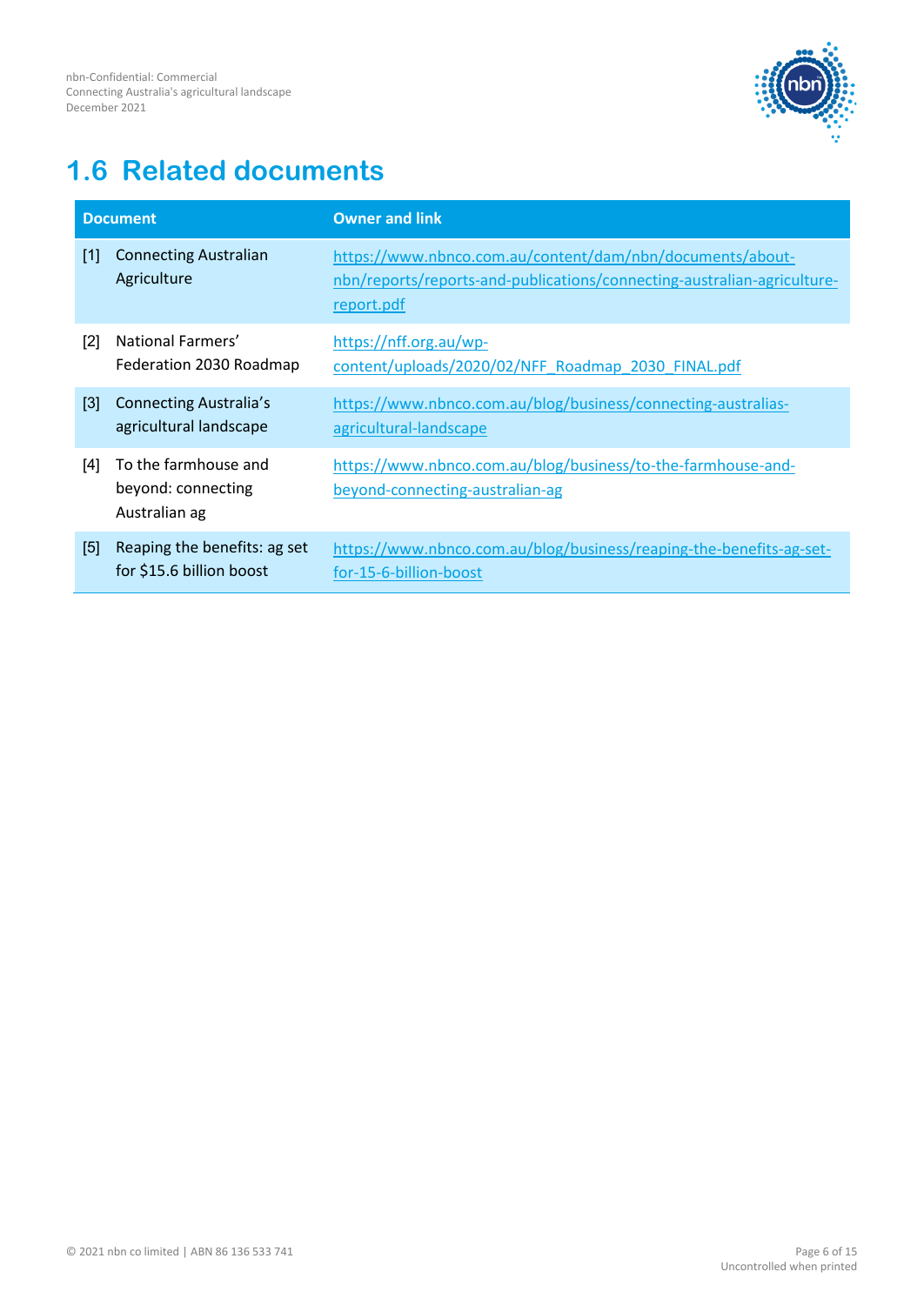

## <span id="page-6-0"></span>**2 What is on-farm connectivity**

Enabling on-farm connectivity could allow Australia's farmers to take advantage of up to \$15.6bn in additional pre-farm gate value, attributable to the adoption of internet-enabled digital agriculture<sup>[3](#page-6-2)</sup>.

### <span id="page-6-1"></span>**2.1 Connecting to the nbn™ network**

In December 2020, the Australian Government declared that the National Broadband Network was built, with more than 11.9 million premises across Australia ready to connect to the nbn™ network<sup>[4](#page-6-3)</sup>. NBN Co, the company which built and now operates the nbn<sup>™</sup> network, is an Australian Government-owned Government Business Enterprise which operates the wholesale **nbn**™ network; in accordance with the Statement of Expectations, **NBN** Co provides access to Retail Service Providers (RSPs) on a non-discrimination access basis. Australians wishing to connect to the wholesale **nbn**™ network must purchase a product from an RSP.

At present, farmers can access the internet via multiple means, including a home-based **nbn**™ network connection through a service provider and/or via mobile telephone networks. Research from the National Farmers' Federation suggests that on-farm data connectivity (from a mobile network) can be unreliable<sup>[5](#page-6-4)</sup>; a report by the Australian Broadband Advisory Council (ABAC) Agritech Expert Working Group found that 'salt and pepper' connectivity was limiting the adoption of digital agriculture practices in Australia<sup>[6](#page-6-5)</sup>.

The **nbn**™ network combines various technologies to connect Australians to fast broadband via service providers. More than 78 per cent of Australians living in regional areas are connected to fixed line technologies, and the balance are supported by **nbn**™ Fixed Wireless or **nbn**™ Satellite products, commonly known as **nbn**™ SkyMuster, **nbn**™ SkyMuster Plus or **nbn**™ Business Satellite Service (BSS).

The **nbn**™ Satellite platform helps Australians across the country to access fast wholesale broadband services. A recent report found that Australia is the only continent on earth to have access to fast broadband across the entire landmass<sup>[7](#page-6-6)</sup>.

Consumers wishing to connect to the **nbn**™ network should engage a Retail Service Provider of their choice to discuss connectivity solutions in their location.

<span id="page-6-2"></span><sup>3</sup> **nbn™** Connecting Australia research[, https://www.nbnco.com.au/blog/business/reaping-the-benefits-ag-set-for-15-6-billion-boost](https://www.nbnco.com.au/blog/business/reaping-the-benefits-ag-set-for-15-6-billion-boost)

<span id="page-6-3"></span><sup>4</sup> The Hon Paul Fletcher MP, Media Release[, https://minister.infrastructure.gov.au/fletcher/media-release/nbn-declared-built-and-fully-operational](https://minister.infrastructure.gov.au/fletcher/media-release/nbn-declared-built-and-fully-operational) 5 National Farmers' Federation, Submission to the Regional Telecommunications Review, September 2021[, https://nff.org.au/wp-](https://nff.org.au/wp-content/uploads/2021/10/NFF-submission-to-RTIRC-2021_final.pdf)

<span id="page-6-4"></span>[content/uploads/2021/10/NFF-submission-to-RTIRC-2021\\_final.pdf](https://nff.org.au/wp-content/uploads/2021/10/NFF-submission-to-RTIRC-2021_final.pdf)

<span id="page-6-5"></span><sup>6</sup> Report of the Australian Broadband Advisory Council AgriTech Expert Working Group,

<https://www.infrastructure.gov.au/sites/default/files/documents/agri-tech-expert-working-group.pdf>

<span id="page-6-6"></span><sup>7</sup> Bureau of Communications, Arts and Regional Research, "Working paper - Economic impacts of ubiquitous high speed broadband: agriculture sector", May 2021[, https://www.infrastructure.gov.au/media-centre/publications/working-paper-economic-impact-ubiquitous-high-speed-broadband-agriculture-sector](https://www.infrastructure.gov.au/media-centre/publications/working-paper-economic-impact-ubiquitous-high-speed-broadband-agriculture-sector)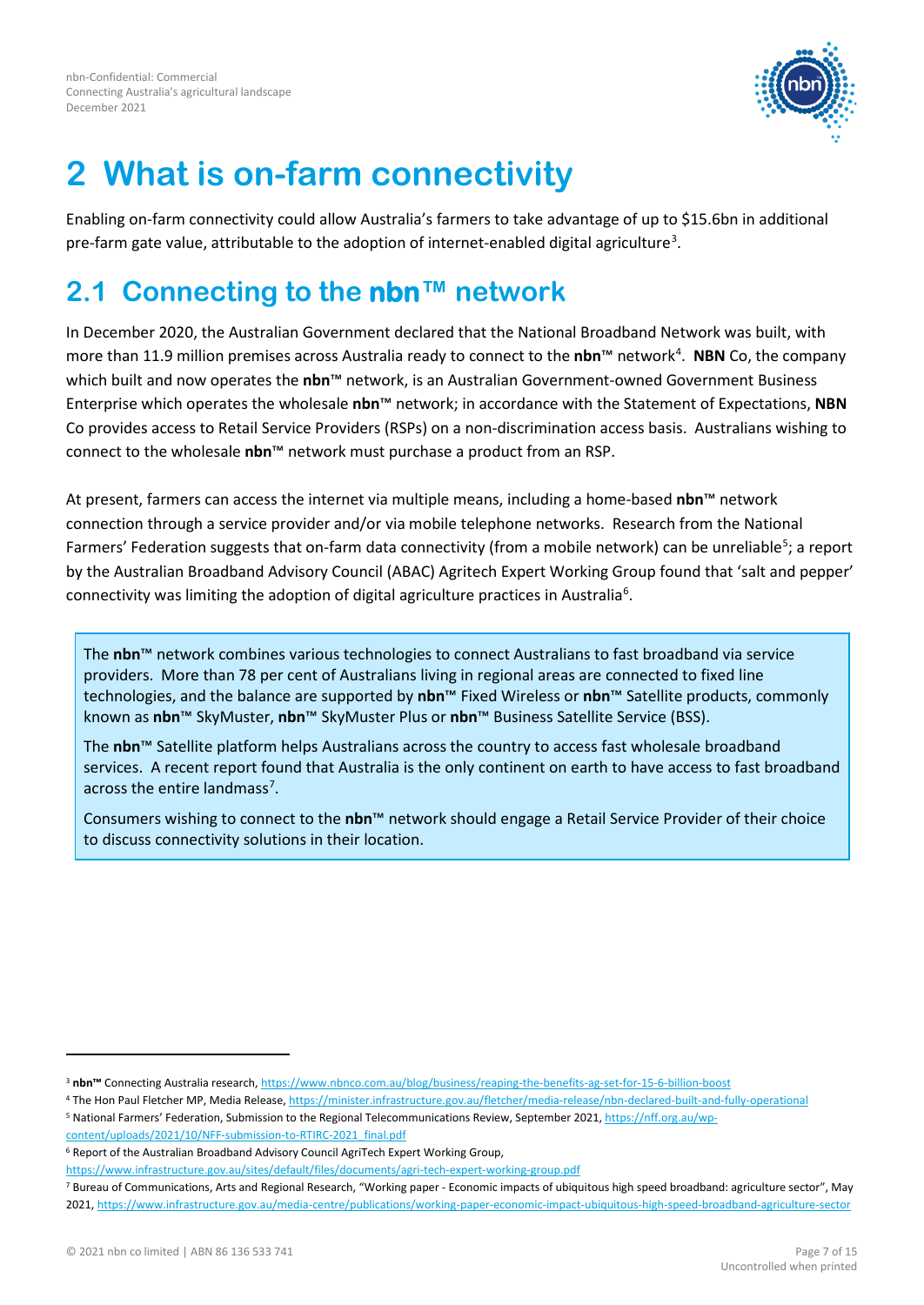

For many agricultural customers in Australia, connectivity to the **nbn**™ network is available via **nbn**™ Fixed Wireless or **nbn**™ Satellite, as demonstrated below.



*Left: nbn™ Fixed wireless; Right: nbn™ Satellite*

To access fast broadband via the **nbn**™ network, a customer is required to purchase a connection to the **nbn**™ network via a Retail Service Provider (RSP); thereafter, the RSP will arrange for **nbn** to connect the customer's property to the network via either fixed line, nbn™ Fixed Wireless or nbn™ Satellite (at no cost to the customer<sup>[8](#page-7-0)</sup>). As the operator of the wholesale network, **nbn** is responsible for making the connection to the premises/property; once connected, the customer can then connect a modem and any other devices to the network to utilise the connected, fast broadband capabilities of the **nbn**™ network.



The figure above sets out a typical **nbn**™ Fixed Wireless in-home connection (the set up for **nbn**™ Satellite services is similar). As a wholesaler, **nbn** is responsible for delivering a signal to the **nbn**™ connection box, as depicted above. Thereafter, it is a customer's responsibility to connect a router or modem to enable other devices to access the internet.

It is envisaged that the Mark may potentially be applied to products which might be connected to the router or modem via an ethernet cable (per diagram above) that enable the extension of the signal beyond any homebased wifi capability of a residential-grade router or modem.

<span id="page-7-0"></span><sup>8</sup> For **nbn**™ Business Satellite Service (BSS) VISP and ABSL3 customers purchasing products from their RSP, see Section 12 of this document for further information[: https://www.nbnco.com.au/content/dam/nbnco2/2019/documents/sell/other/nbn-bss-ila-discounts-credits-and-rebates-list-20190930.pdf](https://www.nbnco.com.au/content/dam/nbnco2/2019/documents/sell/other/nbn-bss-ila-discounts-credits-and-rebates-list-20190930.pdf)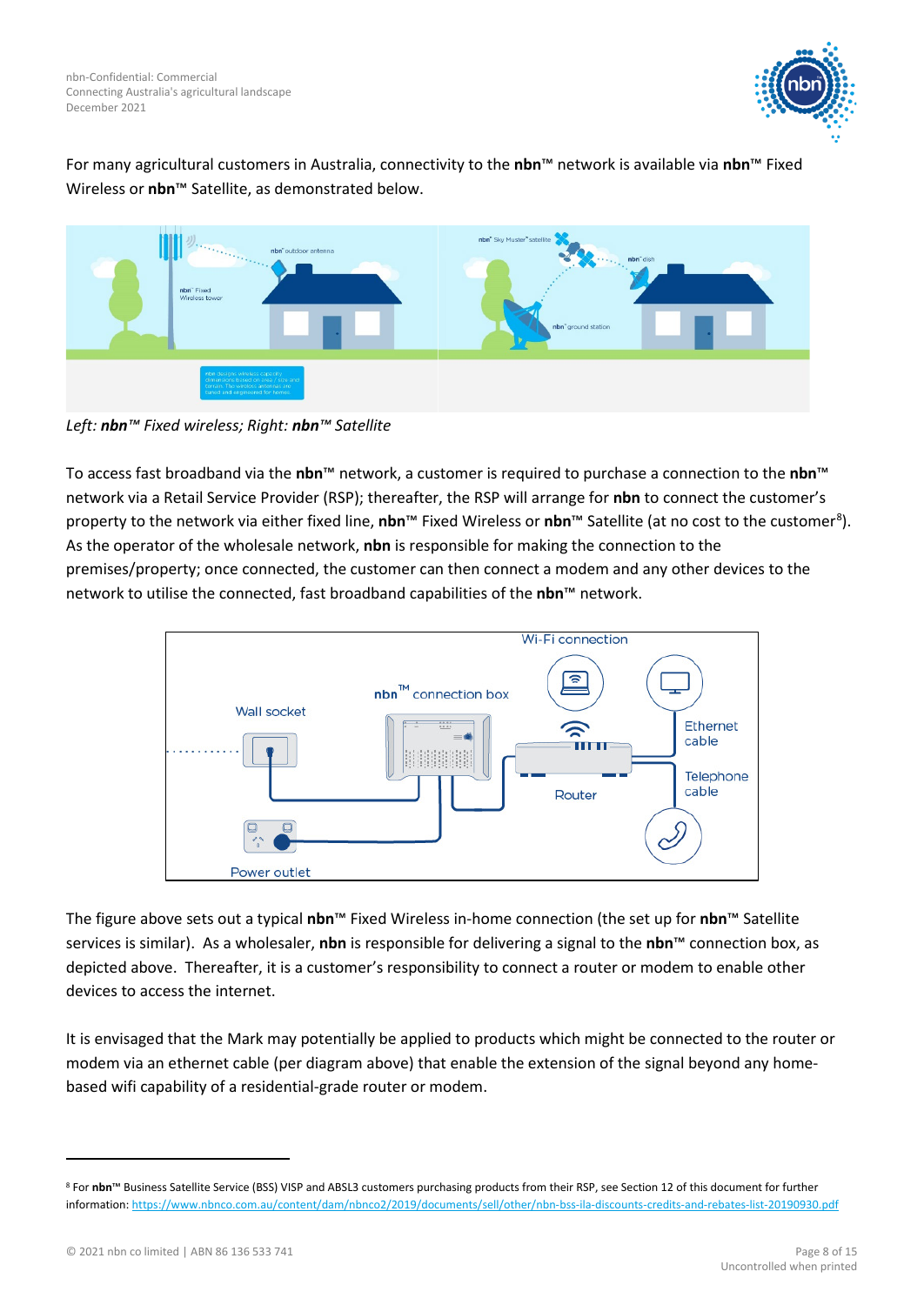

Under standard terms and conditions, a customer's residential **nbn**™ network connection is provided solely for the use of the customer and not for so-called 'public broadcast', meaning that a network connection cannot be made available for 'open source' access for the general public. The proposed Mark does not alter this arrangement; it is expected that while devices connected to a router or modem and used to extend a signal will enable access to an **nbn**™ network connection signal across a wider area, it will only be for the use of that customer and their farm business.

#### <span id="page-8-0"></span>**2.2 Why is network extension important?**

Extending coverage across a landscape enables farmers to, amongst other things:

- install 'Internet of Things' devices (eg. sensors and monitors in soil, on fixed infrastructure and on livestock),
- keep machinery connected to enable real-time monitoring and reporting, and
- overcome communications blackspots.

According to a recent National Farmers' Federation survey, a majority of Australian farmers surveyed are accessing the internet at home via an nbn™ Fixed Wireless or nbn™ Satellite product<sup>[9](#page-8-1)</sup>. More than half of those surveyed claim that they use mobile data to connect to the internet outside the main residence; one quarter claim there is no broadband connection beyond the main residence. Of those surveyed, around half claim that less than 50 per cent of their property has 'constant or reliable mobile network coverage'. The survey also found that concerns about the speed and capacity of telecommunications networks was a key impediment to the widerspread adoption of digital agriculture.

In 2020, **nbn** issued an Expression of Interest for Retail Service Providers (RSPs) to participate in a trial of solar-powered connectivity solutions capable of supporting agricultural internet of things (IoT) needs. The trial has continued throughout 2021 and will conclude on 31 January 2022. The purpose of the trial was to demonstrate the ability of the **nbn**™ network to support agricultural IoT needs in a solar-powered environment, and to inform future wholesale product development.

Two projects were supported under this trial:

- In western Victoria, an **nbn**™ Fixed Wireless connection was installed in a paddock; the network termination device was solar-powered and freestanding. The **nbn**™ network connection supported the use of high-bandwidth applications, such as voice calling and video streaming, to support onfarm productivity in an area of limited mobile coverage.
- In southern Western Australia, an **nbn**™ Business Satellite Service (BSS) connection supported the deployment of a remote weather station. Powered by solar, the device enabled the in-field collection, storage and transfer of real-time weather information to local farmers and weather authorities.

These two projects demonstrate the ability of the **nbn**™ network to support agricultural connectivity in places where other networks may have limited availability. End users with an interest in deploying these solutions should speak to an RSP for further information about the suitability of this solution to their business needs.

© 2021 nbn co limited | ABN 86 136 533 741 Page 9 of 15

<span id="page-8-1"></span><sup>9</sup> National Farmers' Federation Regional Telecommunications Review, 30 September 2021, p14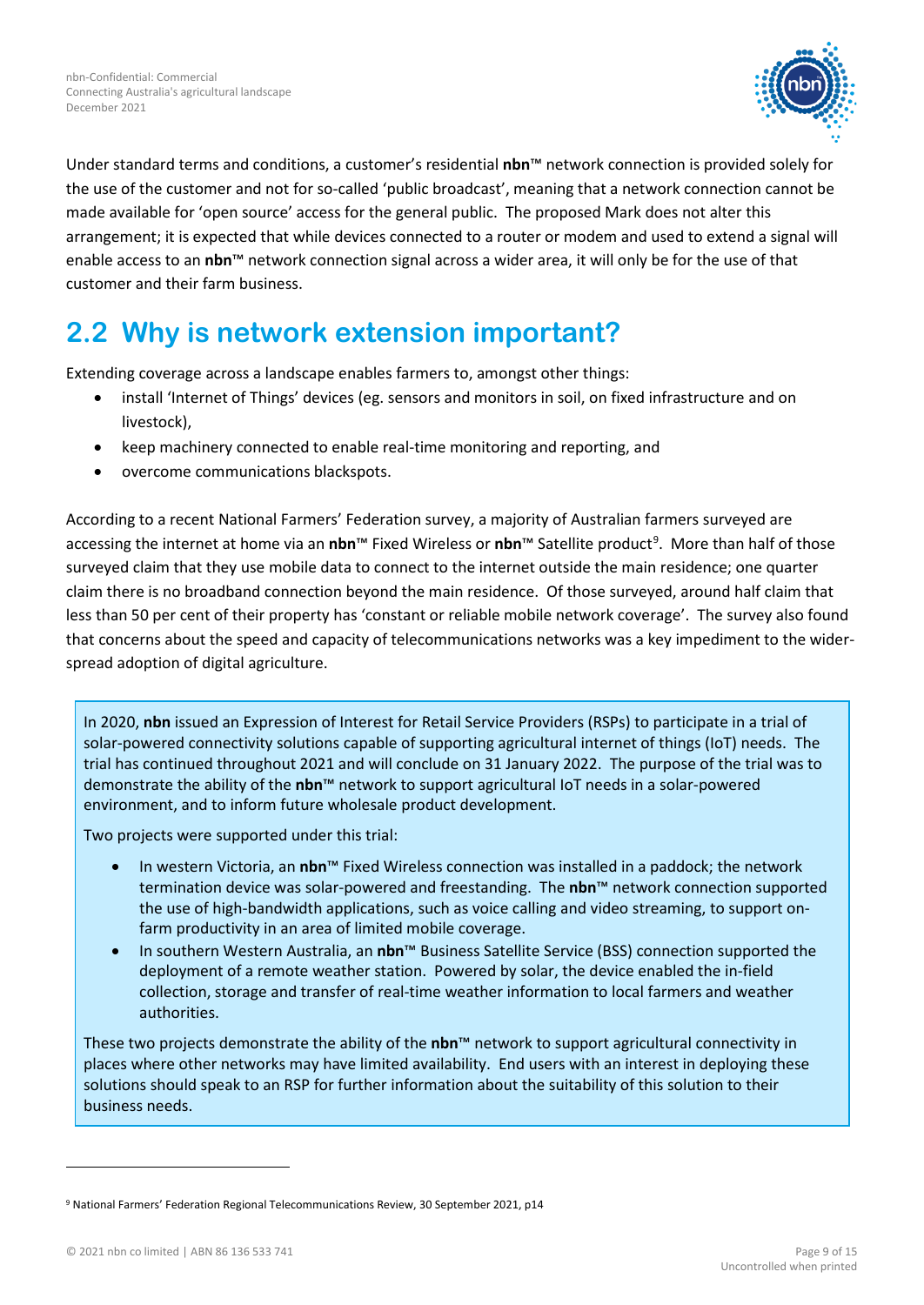

The **nbn**™ network is capable of supporting connectivity beyond the farmhouse. Through the purchase and installation (at the end users' own expense) of network extension devices, an otherwise home-based **nbn**™ network connection may be extended beyond one building or premise to connect, for example:

- sheds,
- workshops,
- other farm buildings (dairy, shearing shed, etc),
- farm machinery and equipment, or
- landscape,

provided that the extended signal continues to be available only to the purchaser of the **nbn**™ network signal being extended.

In an increasingly digitally-connected and enabled world, access to telecommunications is no longer a luxury; in agriculture, the increased emergence of cloud-based platforms and mobile applications requires connectivity inpaddock as well as at home. With the availability of the **nbn**™ network, in-paddock connectivity can be supported in many different ways. Beyond the extension of an **nbn**™ network signal from fixed premises, **nbn**™ Satellite connectivity can be deployed in many locations and, as demonstrated in western Victoria, an **nbn**™ Fixed Wireless connection can be deployed where network coverage is available.

Research by the National Farmers' Federation found that many producers have experimented with network extension devices, with mixed success<sup>[10](#page-9-1)</sup>. Analysis by Goanna Ag found that livestock producers were willing to invest up to \$5,000 in on-farm connectivity solutions $^{11}$  $^{11}$  $^{11}$ .

#### <span id="page-9-0"></span>**2.3 What role can nbn play?**

To assist the adoption of digital agriculture, extending connectivity across the Australian landscape is essential. Helping to educate consumers about the capability of network extension devices is necessary to enable more producers to feel confident in their investment decisions.

If adopted, the Mark will form part of a suite of digital capacity-building tools, including:

- **nbn**[™ Online Skills Check and Resources \(OSCAR\)](https://onlineskillscheck.com.au/) OSCAR was developed by **nbn** and it enables an individual to assess their digital capability, measured by: online knowledge; device usage; data and esafety; and online communications. After the assessment, the user is provided with a benchmarking score and pointed to a resource library containing information about pathways to improve digital capability. The tool is free to use.
- [Digital Readiness Assessment Tool](https://business.gov.au/online/what-is-your-business-digital-maturity) The Digital Readiness Assessment Tool was developed by the Australian Government to help identify what a business is doing well and where the business can improve when it comes to digital maturity. Capability is measured across seven areas: customer; operations; data and analytics; technology; risk, privacy and cybersecurity; digital capability and culture; and digital strategy and innovation.

<span id="page-9-1"></span><sup>&</sup>lt;sup>10</sup> National Farmers' Federation, Submission to the Regional Telecommunications Review, September 2021[, https://nff.org.au/wp](https://nff.org.au/wp-content/uploads/2021/10/NFF-submission-to-RTIRC-2021_final.pdf)[content/uploads/2021/10/NFF-submission-to-RTIRC-2021\\_final.pdf](https://nff.org.au/wp-content/uploads/2021/10/NFF-submission-to-RTIRC-2021_final.pdf)

<span id="page-9-2"></span><sup>&</sup>lt;sup>11</sup> Alicia Garden, "Understanding the value of farm specific sensors with LoRaWAN", September 2021[, https://www.mla.com.au/globalassets/mla](https://www.mla.com.au/globalassets/mla-corporate/research-and-development/final-reports/2021/p.psh.1046-final-report.pdf)[corporate/research-and-development/final-reports/2021/p.psh.1046-final-report.pdf](https://www.mla.com.au/globalassets/mla-corporate/research-and-development/final-reports/2021/p.psh.1046-final-report.pdf)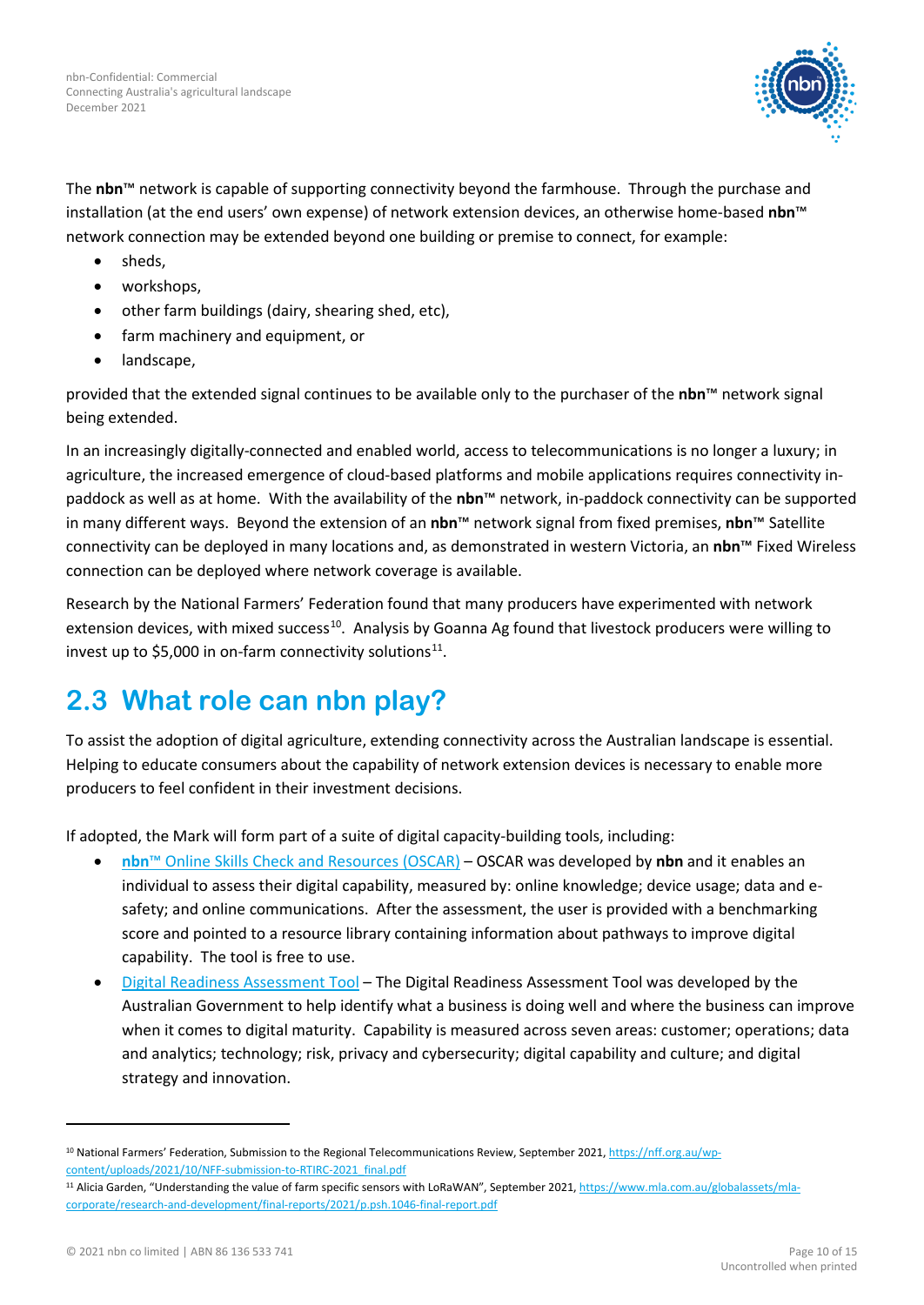

• [AgTech Finder](https://agtechfinder.com/) – AgTech Finder, an initiative of the Food Agility CRC, is Australia's most comprehensive AgTech database featuring products and companies servicing broadacre, livestock, and horticulture. Product listings include: pricing model; installation process; number of units sold; energy source; connectivity requirements; compatibility with other products; who owns the data; and how data will be kept private.

**nbn** considers that the Mark will complement these existing products, assisting consumers to understand how to provide connectivity across a landscape to enable the connection of the technology necessary to improve productivity in line with industry's future needs.

Increasing consumers' awareness of the capability of the **nbn**™ network to go beyond the farmhouse and to connect other buildings and equipment across the farm is important to **nbn**.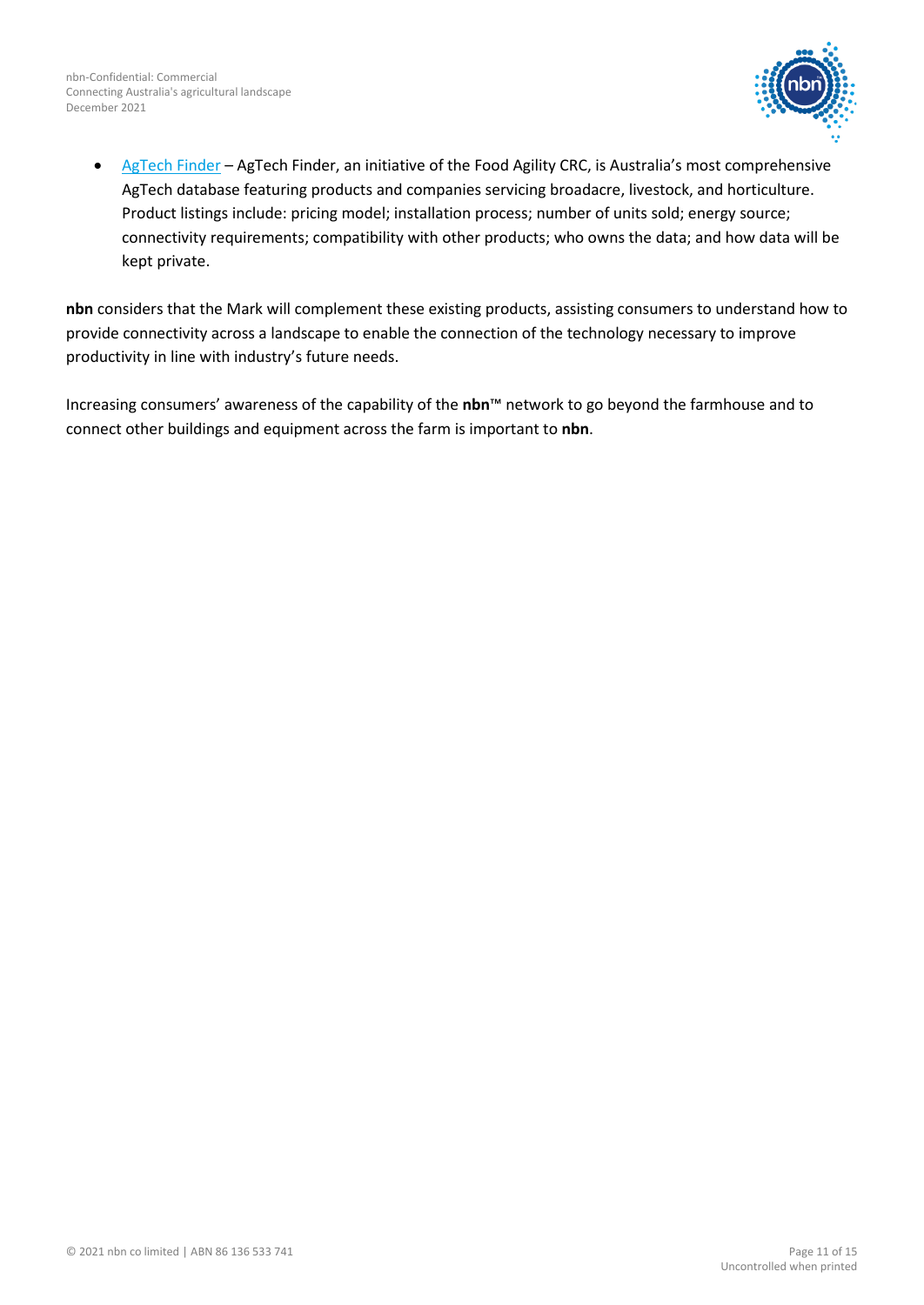

## <span id="page-11-0"></span>**3 Mark design considerations**

**nbn** is exploring a Mark to potentially offer customers a visual confirmation of the capability of a network extension device to support agriculture IoT needs. It is envisaged that the Mark could also potentially offer products a rating informed by an external, independent assessment of the product against established criteria.

Feedback regarding the following matters is being sought.

#### <span id="page-11-1"></span>**3.1 Connectivity solution**

Subject to industry feedback, it is proposed to offer different grades/styles/colours of the Mark depending upon the type of connectivity supported, possibly including but not limited to:

- Low power, low bandwidth to support low packet data transfer
- High bandwidth supporting voice and video capabilities

Feedback requested:

- Are the connectivity solutions (3.1) in this document appropriate?
- If no, what other categories should be included?

#### <span id="page-11-2"></span>**3.2 Proposed certification criteria**

To further support the proposal, **nbn** is seeking input from industry to assist us in our investigation and design of the relevant criteria and any necessary criteria-weightings that will support development of the Mark.

Set out below are suggested criteria to form the potential rating component:

- What is the device capable of supporting<sup>12</sup>:
	- o High or low bandwidth data/streaming requirements
	- o Wi-Fi calling
	- o Video streaming
- Connectivity protocol
	- o Point to point
	- o Mesh
- Power consumption
	- o Supply requirements
- Range
- **Latency**
- IP rating
- Dimensions and weights/portability

© 2021 nbn co limited | ABN 86 136 533 741 Page 12 of 15

<span id="page-11-3"></span><sup>12</sup> An end customer's experience, including the speeds actually achieved over the **nbn**™ broadband access network, depends on the **nbn**™ access network technology and configuration over which services are delivered to their premises, whether they are using the internet during the busy period, and some factors outside of **nbn's** control (like their equipment quality, software, chosen broadband plan, signal reception, or how their provider designs its network). Speeds may also be impacted by the number of concurrent users on the **nbn**™ Fixed Wireless network, including during busy periods. Satellite end customers may also experience latency.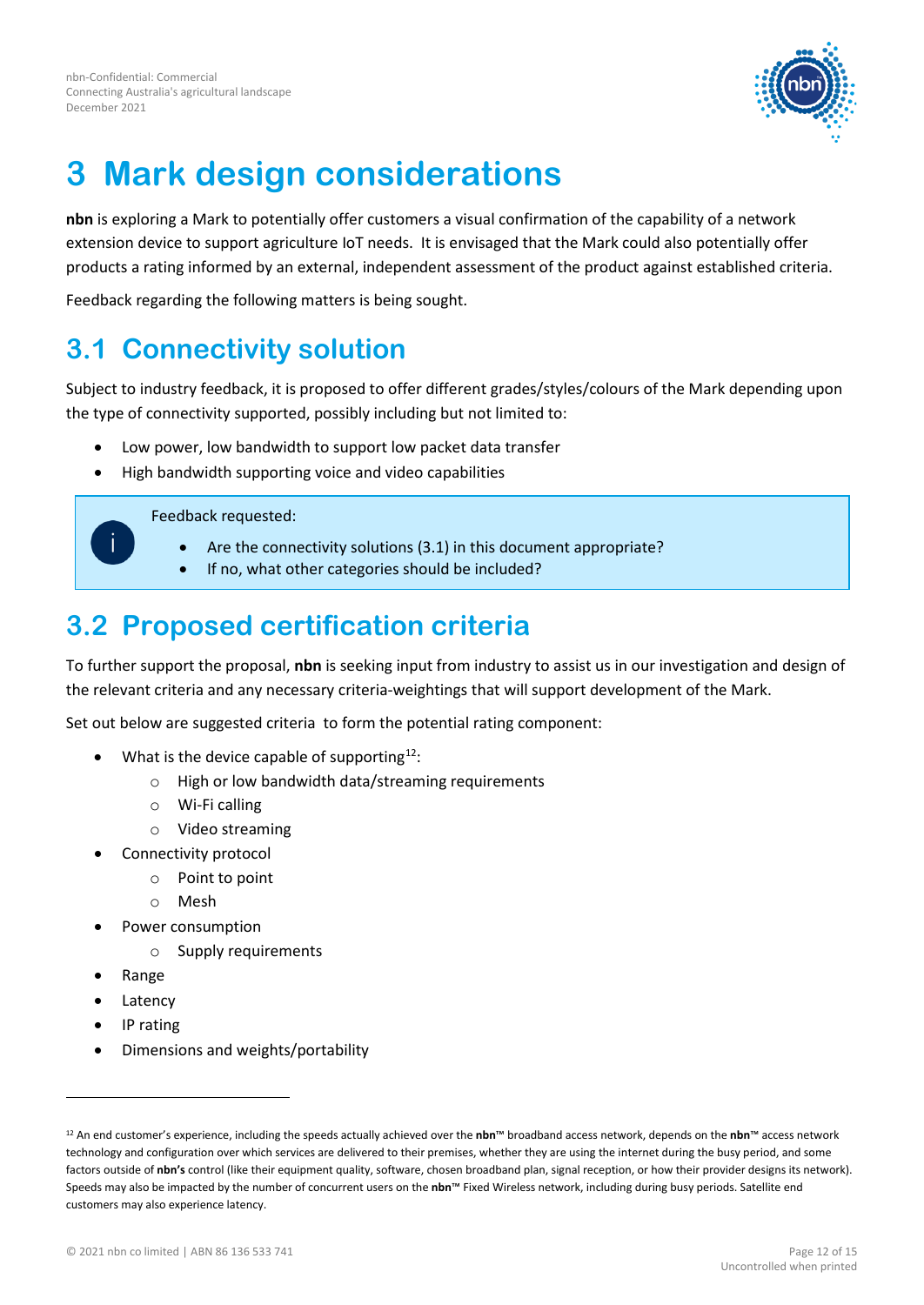

- Connection capability to nbn™ network
	- o Capable of connecting to nbn™ Fixed Wireless
	- o Capable of connecting to nbn™ Satellite
	- o Capable of connecting to nbn™ Fixed Line
	- o Not suitable for nbn™ network connection

Feedback requested:

- Are the listed certification criteria (3.2) adequate?
	- o If no, are additional criteria required?
	- o If no, should a listed criterion be removed?
	- o Any further comments?

#### <span id="page-12-0"></span>**3.3 Verification process**

It is anticipated that for companies seeking to have their devices carry the Mark, those companies will be required to supply a device for independent, third-party verification and testing; this process will determine the product's assessment alongside the agreed criteria and potentially provide an independently-verified score/rating.

The testing process will not be considered an endorsement of the product by **nbn** or any third party or provide any warranty about the product's suitability, capability or in field operability.

It is anticipated that the Mark would exist until such time as industry agrees that the market is sufficiently mature to cease the need for such a certification scheme. A product will only require testing on one occasion to carry the Mark. However, should the product's characteristics change, including any relevant updates to product firmware, the vendor may be requested to resubmit the product for testing and verification. Each model of a product will require individual accreditation.

Costs for the external testing may or may not be recovered from the product vendor, this will be determined at a later stage in the development of the Mark.

Feedback requested:

- Do you have any comments on the proposed verification process (3.3)?
- Do you see any issues with vendors meeting the costs of product testing?

#### <span id="page-12-1"></span>**3.4 Go to market strategies**

As a condition of a product carrying the Mark, accredited products will be listed on a website enabling consumers to assess the product's capabilities relevant to their own on-farm requirements. Other characteristics, not directly related to product capability (per section 3.2), may also be appropriate to be included on the website. Examples of these include, but are not limited to:

- Plug and play capability
- Compatibility with th[e Australian Farm Data Code](https://nff.org.au/programs/australian-farm-data-code/)
- Sustainability of product design and manufacturing process
- Manufacturer warranty
- User interface/dashboard to control operation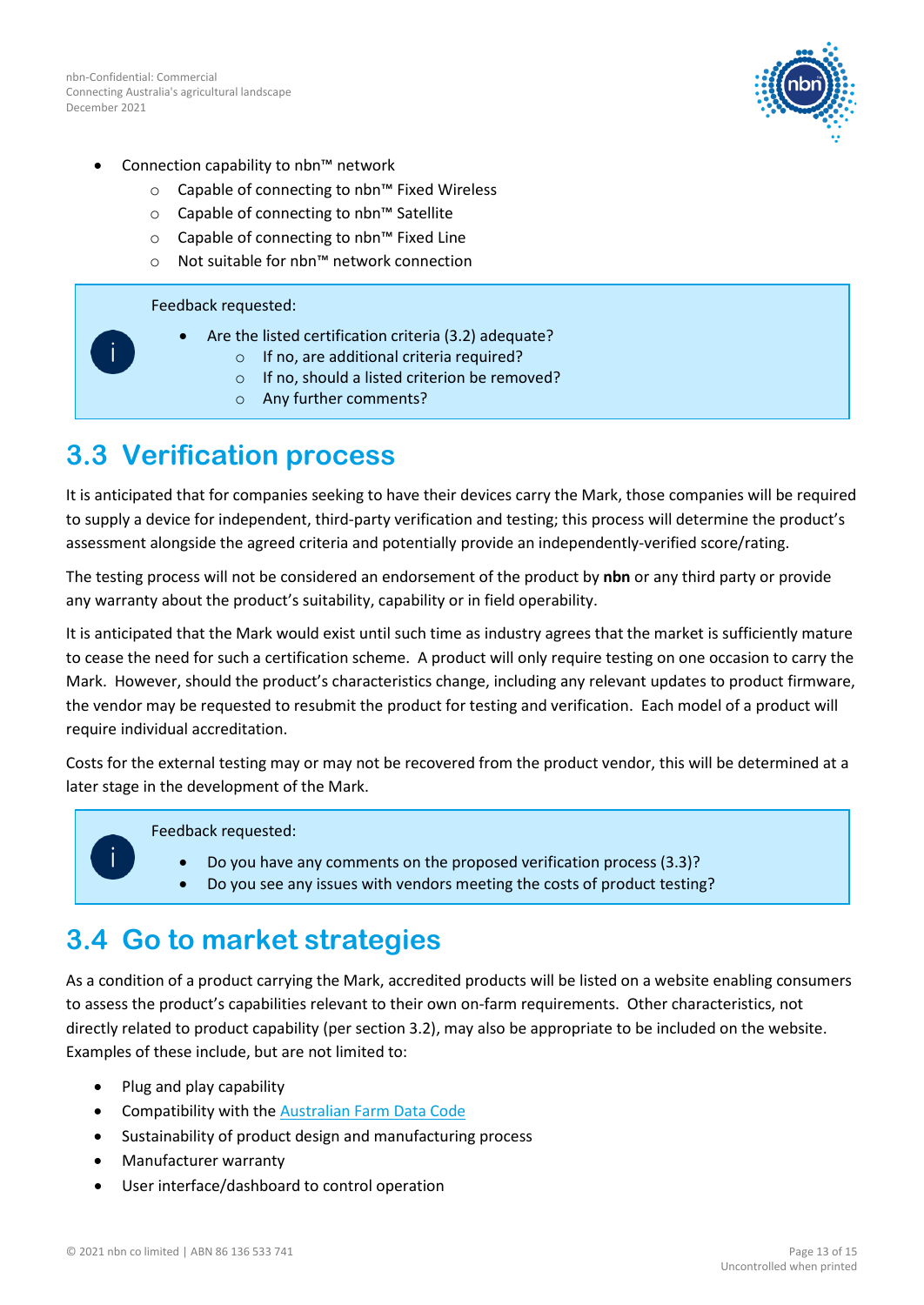

Conditional upon a product carrying the Mark would be compliance with **nbn**™ Brand Guidelines if there is any use of the **nbn** name and any associated imagery/artwork with the product. These are yet to be developed. Further, **nbn** does not propose to individually market particular or specific products which would carry the Mark. It could be explored as to whether the products could be listed on a third-party website, where consumers could find general merchandising and support materials for the Mark, its application and use. This would extend to point of sale information in retail settings, information for use on product vendors' websites and other arrangements as agreed with the vendor, and **nbn** if applicable.

Feedback requested:

- Are the listed product characteristics (3.4) adequate?
	- o If no, are additional characteristics required?
	- o If no, should a listed characteristic be removed?
	- o Any further comments?
- Do you have any comments regarding the go to market approach (3.4)?

#### <span id="page-13-0"></span>**3.5 Additional information**

While the style of the Mark proposed is yet to be finalised, it is anticipated that the design will incorporate wellknown and easily recognisable characteristics to provide customers with valuable insights and information informing their product selection. This could be nbn™ branded or not – the options are still being explored. Industry may be further consulted in the final design of the Mark.

In this early stage of development, **nbn** is considering combining two well-known types of consumer-facing accreditation styles into the proposed Mark, being:

- Australians are familiar with **star rating** systems, used to demonstrate energy, water and other efficiency or quality characteristics of a product. It is proposed that a Mark could potentially carry an easy-toidentify star rating system informed by the testing process outlined above.
- A colour-coded badge is also proposed to enable consumers to visually differentiate between high and low bandwidth-type products. This would be similar to the 'Digital switch' campaign which was conducted in the early 2000s in preparation for the switch from analogue to digital television. At the time, products could carry one of three logos giving the consumer visual information about a device containing an inbuilt digital receiver capable of displaying standard or high definition picture, or that the device required a set top box to receive a digital signal.

The size of the Mark and information it contains will be determined in consultation with industry.

Feedback requested:

• Do you have any comments about matters not already covered in this Discussion Paper?